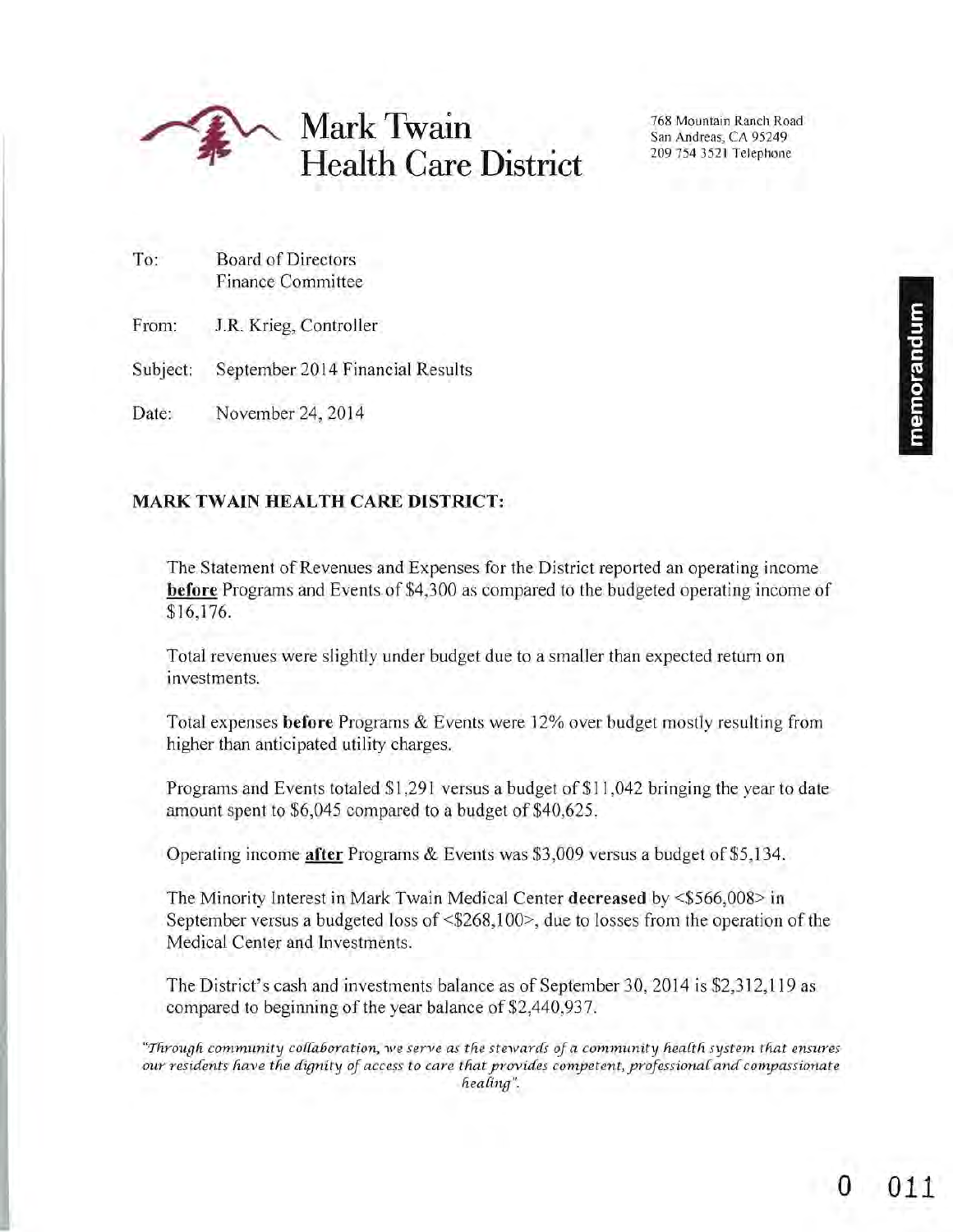# Mark Twain Health Care District<br>List of Renters and Leases<br>September 30, 2014

| Name                                                    | Contract<br>Date | Commencement<br>Date | Lesse<br>Term | expire<br>date                   | MOB<br>Suite | Location                                                   | <b>District</b><br>Pays<br><b>Utilities</b> | Type     | Monthly<br>Rent | 54B<br>Rate | CAM       |     | Total                   | Sq.Ft.    | Comments                                                                                                                                |
|---------------------------------------------------------|------------------|----------------------|---------------|----------------------------------|--------------|------------------------------------------------------------|---------------------------------------------|----------|-----------------|-------------|-----------|-----|-------------------------|-----------|-----------------------------------------------------------------------------------------------------------------------------------------|
| <b>Medical Office thulding Subleaues</b>                |                  |                      |               |                                  |              | 704 Mountain Ranch Rd.<br>First Floor Building E           |                                             |          |                 |             |           |     |                         |           |                                                                                                                                         |
| Stockton Cardiology                                     | 8/15/2007        | 8/15/2007            |               | 8/14/2017                        | 101          | see above                                                  | N                                           | Office   | 2.783.61<br>з   | 2.18<br>ß.  | 552.50    |     | 3,336.13                |           | 1,276 Current thru 9/2014                                                                                                               |
| Specialty Clinic - GI                                   | 9/1/2012         | 9/1/2012             | 5 years       | 9/1/2017                         | 102          | see above                                                  | ¥                                           | Office   | 5,7,611.10      | 2.05<br>S.  | 552.50    | s   | 3,163.60                |           | 1,276 Current thru 9/2014                                                                                                               |
| San Andreas FMC                                         | 9/22/200a        | 1/1/2009             | 5 years       | 12/31/2014                       | 103/104      | see above                                                  | Y                                           | Clinic   | 57.026.63       | 3.05<br>15  |           | s   | 7.026.63                |           | 2.304 Current thru 9/2014                                                                                                               |
| San Andreas FMC                                         | 7/1/2014         | 7/1/2014             | 5 years       | 7/1/2019                         | $105 -$      | see above                                                  |                                             | Office   | 5.3.757.72      | 2.29<br>ıs. | 552.50    | - 5 | $-4,310,22$             |           | 1,644 Current thru 9/2014                                                                                                               |
| Total MOB lease income                                  |                  |                      |               |                                  |              |                                                            |                                             |          | \$16,179.08     |             |           |     | 5 1,657.50 \$ 17,836.58 | 6,500     |                                                                                                                                         |
| Hospital Lease Agreement w/ Corporation                 |                  |                      |               |                                  |              |                                                            |                                             |          |                 |             |           |     |                         |           |                                                                                                                                         |
| Mark Twain St. Joseph's Hospital                        | 1/1/1990         | 1/1/1990             | 30 years      | 12/11/2019                       |              | 768 Mountain Ranch                                         | Reimburse                                   | Hospital | \$23,200.00     |             |           |     | NA \$ 23,200.00         |           |                                                                                                                                         |
| Office Lesse                                            |                  |                      |               |                                  |              |                                                            |                                             |          |                 |             |           |     |                         |           |                                                                                                                                         |
| San Andreas Medical and<br>Professional Offices (Diede) | 3/1/2007         | 3/1/2007             | 20 years      | 2/28/2027 First Floor Building E |              | 704 Mountain Ranch Rd.                                     | N                                           | Office   | 5 14,605.36     |             |           |     | 5 2,893,39 \$ 17,498.75 |           | Rent increases 3% each year.<br>Intrease<br>6,500 in CAM charge-4.73% on 5/1/13                                                         |
| <b>Lend Lease</b>                                       | distants.        |                      |               | <b>Contractor</b>                |              |                                                            |                                             |          |                 |             |           |     |                         |           |                                                                                                                                         |
| Jake Koplen                                             | 5/3/1994         | 3/3/1994             | -50 years     | 5/2/2044                         |              | Parcel 5, 700 Mountain<br>Ranch Road, MOB Bldgs<br>A, B, C |                                             | Land     | 481.42          |             | NA        |     | 48142                   | NA        | At term of lease Improvements (buildings)<br>hecome District property. May terminate lease<br>after 35 years and purchase improvements. |
| San Andreas Medical and<br>Professional Offices (Olede) | 5/20/2004        | 5/20/2004            | 50 years      | 5/19/2054                        |              | Parcel 3, Building E<br>(MOIl Property)                    | $\sim$                                      | Land     | 51/Yt           |             | <b>NA</b> |     | 31/11                   | <b>NA</b> | At term of lease Improvements (buildings)<br>become District property. May terminate lease<br>after 35 years and purchase improvements. |

4.0 Schedule of Renters/Leases

 $0$  012

11/19/2014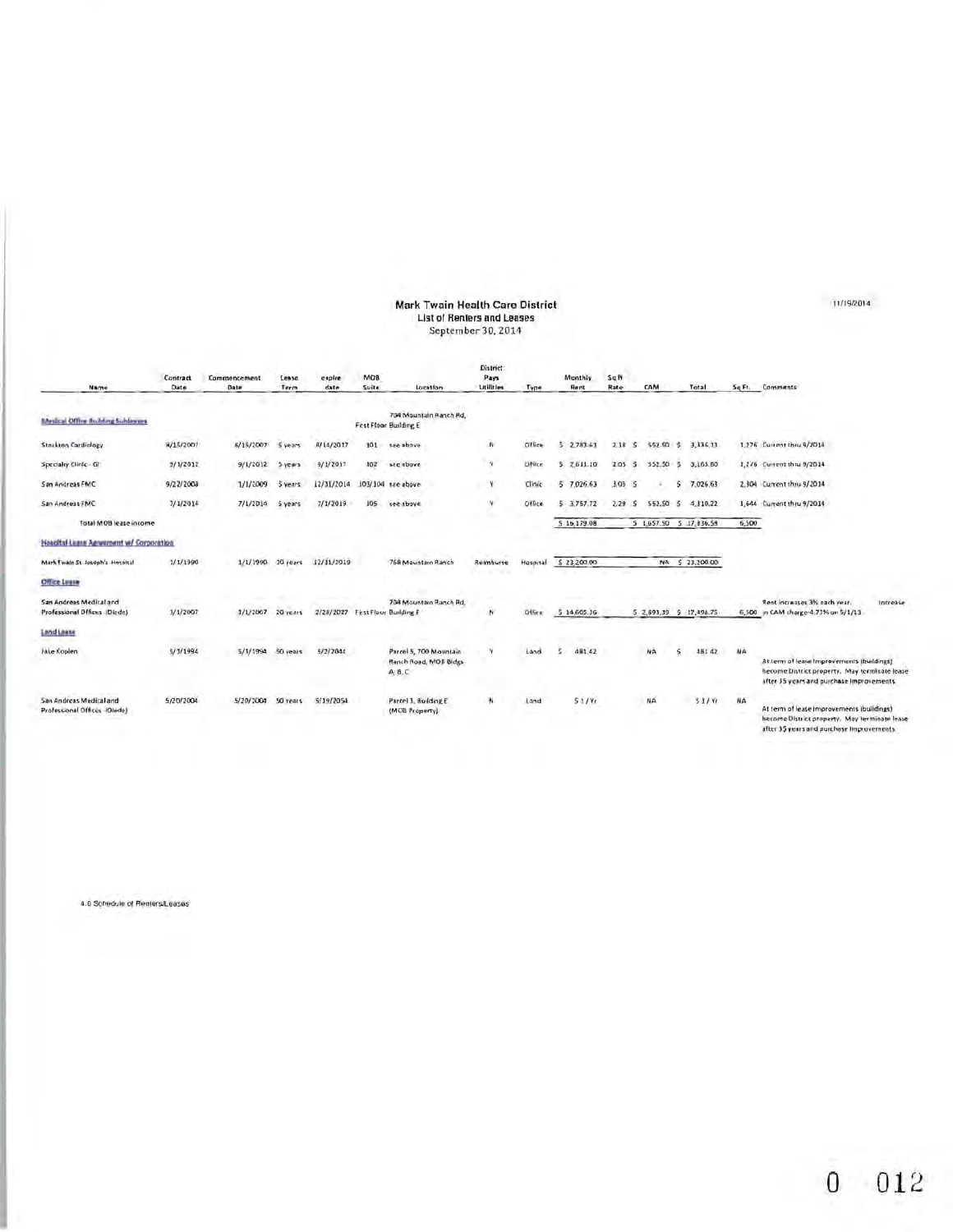

Financial Statement September 2014 new formal.xtsx LEAD FOR DISTRICT 11/24/2014 10:54 AM

**o 013**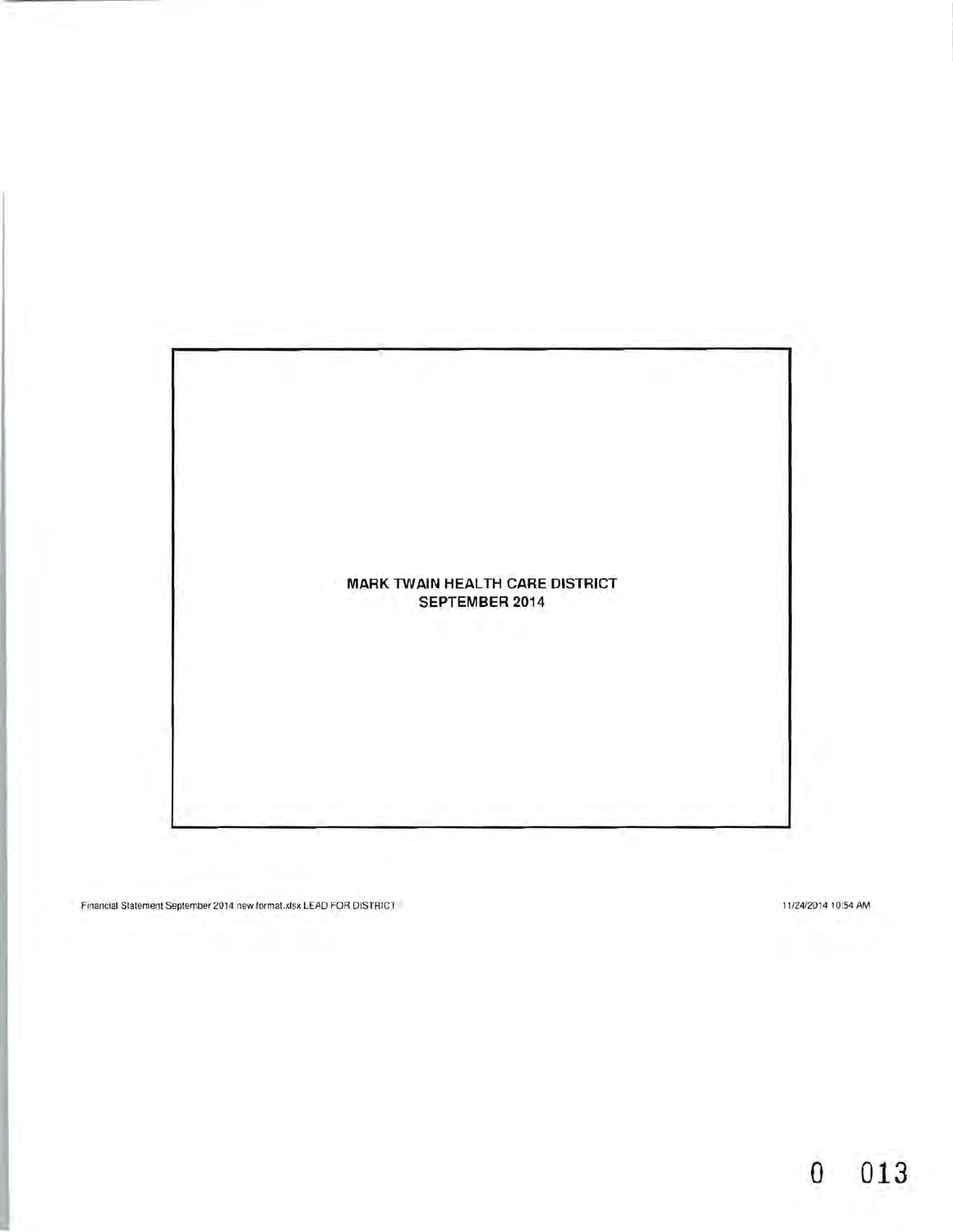### **MARK TW AIN HEALTH CARE DISTRICT STATEMENT OF REVENUES AND EXPENSES SEPTEMBER 2014**

|                |                                    | SEPTEMBER |                                       |                     |
|----------------|------------------------------------|-----------|---------------------------------------|---------------------|
| Var%           | Last Yr                            | Var%      | <b>Budget</b>                         | Actual              |
| $0\%$          | \$25,837                           | 0%        | \$25,837                              | \$25,837            |
| 0%             | -481                               | 0%        | 481                                   | 481                 |
| 33%            | 13,370                             | 1%        | 17,587                                | 17,837              |
| 6%             | 63,944                             | 0%        | 67,667                                | 67,667              |
| 58%            | $130 -$                            | $-78%$    | 917                                   | 204                 |
| 0%             |                                    | $-100%$   | 104                                   | $\sigma$            |
| 8%             | \$103,762                          | $-0.50%$  | \$112,593                             | \$112,026           |
| 5%             | 1,074                              | 5%        | 1.075                                 | 1131                |
| 0%             | 0.01                               | $-88%$    | 1,250                                 | 145                 |
| 0%             | <b>O</b>                           | $-100%$   | 1,000                                 | 0.                  |
| $-13%$         | 7,084                              | 0%        | 6,160                                 | 6,160               |
| 0%             | $\overline{Q}$                     | $-100%$   | 1.667                                 | $\Omega$            |
| 28%            | 5,277                              | 0%        | 6,743                                 | 6,743               |
| 19%            | 54.550                             | 37%       | 47,367                                | 64,752              |
| 2%             | 17,073                             | 0%        | 17,499                                | 17,499              |
| $0\%$          | 9,914                              | 0%        | 9.948                                 | 9,914               |
| 0%             | 1,280                              | 2%        | 1,250                                 | 1,280               |
| 0%             | - 0                                | $-100%$   | 625                                   | o                   |
| $-100%$        | $\overline{0}$                     | $-100%$   | 1,250                                 | $\Omega$            |
| $-96%$         | 2,310                              | $-82%$    | 583                                   | 103                 |
| 9%             | 12% \$98,563                       |           | \$96,417                              | \$107,726           |
| $-17%$         | \$5,198                            | $-73%$    | \$16,176                              | \$4,300             |
| 54%            | \$312                              | $-23%$    | \$625                                 | 5481                |
| $-100%$        | 210                                | $-100%$   | 3,333                                 | $\sqrt{0}$          |
| 0%             | $\circ$                            | 0%        | $\overline{0}$                        | o                   |
| 0%             | $\circ$                            | 0%        | `Ő                                    | 1U)                 |
| 0%             | $\sqrt{0}$                         | $-100%$   | 2,000                                 | $\theta$            |
| 0%             | $^{\circ}$                         | 0%        | $-0$                                  | 560                 |
| 0%             | $\overline{0}$                     | $-100%$   | 333                                   | $\overline{\Omega}$ |
| $-86%$         | 1,750                              | $-40%$    | 417                                   | 250                 |
| 0%             | o                                  | $-100%$   | 2,500                                 | Đ                   |
| $0\%$          | <b>D</b>                           | 0%        | O                                     | ö                   |
| 0%             | o                                  | $-100%$   | 1,833                                 | б                   |
| $-43%$         | \$2,272                            | $-88%$    | \$11,042                              | \$1,291             |
| 3%             | $-41\%$ \$2,927                    |           | \$5,134                               | \$3,009             |
| 98%<br>$-149%$ | 52% (5234,446)<br>$-361\%$ 208.185 |           | $( $465.011)$ $( $306.905)$<br>38,671 | (100.998)           |
| 2055%          | 111% (\$26,261)                    |           | $(\$268,235)$                         | (\$566,008)         |
| 2313%          | 114% (\$23.334)                    |           | $(S562.999)$ $(S263.100)$             |                     |

|             |               | <b>SEPTEMBER</b> |                |         |                |                                                               |               |               | Year-to-date |                                                                                                                                                                                                                                                                                                                                                                                      |                     |
|-------------|---------------|------------------|----------------|---------|----------------|---------------------------------------------------------------|---------------|---------------|--------------|--------------------------------------------------------------------------------------------------------------------------------------------------------------------------------------------------------------------------------------------------------------------------------------------------------------------------------------------------------------------------------------|---------------------|
| Actual      | <b>Budget</b> | Var %            | Last Yr        | Var %   | Line #         |                                                               | Actual        | <b>Budget</b> | Var %        | Last Yr                                                                                                                                                                                                                                                                                                                                                                              | Var %               |
|             |               |                  |                |         |                | Revenue                                                       |               |               |              |                                                                                                                                                                                                                                                                                                                                                                                      |                     |
| \$25,837    | \$25,837      | 0%               | \$25,837       | $0\%$   | 1              | Rental revenue                                                | \$77,510      | \$77.511      | 0%           | \$77,510                                                                                                                                                                                                                                                                                                                                                                             | 0%                  |
| 481         | 481           | 0%               | 481            | 0%      | $\overline{c}$ | Land rental revenue                                           | 1,444         | 1,444         | $0\%$        | 1,444                                                                                                                                                                                                                                                                                                                                                                                | 0%                  |
| 17,837      | 17,587        | 1%               | 13,370         | 33%     | 3              | <b>MOB Lease Rent</b>                                         | 53,359        | 52,760        | 1%           | 40,869                                                                                                                                                                                                                                                                                                                                                                               | 31%                 |
| 67,667      | 67,667        | 0%               | 63,944         | 6%      | 4              | District Tax Revenue                                          | 203,001       | 203,000       | 0%           | 192,964                                                                                                                                                                                                                                                                                                                                                                              | 5%                  |
| 204         | 917           | $-78%$           | 130            | 58%     | 5              | Interest Income                                               | 1,017         | 2,750         | $-63%$       | 414                                                                                                                                                                                                                                                                                                                                                                                  | 146%                |
| ō.          | 104           | $-100%$          |                | 0%      | 6              | Other Miscellaneous Income                                    | 428           | 313           | 37%          | O                                                                                                                                                                                                                                                                                                                                                                                    | 0%                  |
| \$112,026   | \$112,593     | $-0.50%$         | \$103,762      | 8%      |                | Total revenue                                                 | \$336,760     | \$337,778     | 0%           | \$313,201                                                                                                                                                                                                                                                                                                                                                                            | 8%                  |
|             |               |                  |                |         |                | <b>Expenses</b>                                               |               |               |              |                                                                                                                                                                                                                                                                                                                                                                                      |                     |
| 1811        | 1.075         | 5%               | 1,074          | 5%      | $\overline{7}$ | Insurance                                                     | 3,394         | 3,225         | 5%           | 3.223                                                                                                                                                                                                                                                                                                                                                                                | 5%                  |
| 145         | 1,250         | $-88%$           | Y)             | 0%      | 8              | Legal Fees                                                    | 1,970         | 3,750         | $-47%$       | 1,425                                                                                                                                                                                                                                                                                                                                                                                | 38%                 |
| Ò.          | 1,000         | $-100%$          | $\alpha$       | 0%      | $\mathsf g$    | <b>Audit Fees</b>                                             | $\sigma$      | 3,000         | $-100%$      | $\overline{0}$                                                                                                                                                                                                                                                                                                                                                                       | 0%                  |
| 6,160       | 6,160         | 0%               | 7,084          | $-13%$  | 10             | Management Consulting Fees                                    | 18,480        | 18,480        | 0%           | 18,956                                                                                                                                                                                                                                                                                                                                                                               | $-3%$               |
| 0           | 1.667         | $-100%$          | $\overline{Q}$ | 0%      | 11             | Operational Consulting Fees                                   | 130           | 5,000         | $-97%$       | 425                                                                                                                                                                                                                                                                                                                                                                                  | $-69%$              |
| 6,743       | 6,743         | 0%               | 5,277          | 28%     | 12             | <b>MTMC Administrative Services</b>                           | 20,229        | 20.228        | $0\%$        | 15.833                                                                                                                                                                                                                                                                                                                                                                               | 28%                 |
| 64,752      | 47,367        | 37%              | 54,550         | 19%     | 13             | Utilities                                                     | 180,709       | 142,100       | 27%          | 147,550                                                                                                                                                                                                                                                                                                                                                                              | 22%                 |
| 17,499      | 17,499        | 0%               | 17,073         | 2%      | 14             | <b>MOB Rent</b>                                               | 52,496        | 52,496        | 0%           | 51,220                                                                                                                                                                                                                                                                                                                                                                               | 2%                  |
| 9,914       | 9,948         | 0%               | 9,914          | $0\%$   | 15             | Depreciation and Amortization                                 | 26,506        | 28,427        | $-7%$        | 29,742                                                                                                                                                                                                                                                                                                                                                                               | $-11%$              |
| 1,280       | 1,250         | 2%               | 1,280          | 0%      | 16             | Dues and Subscriptions                                        | 3,839         | 3,750         | 2%           | <b>D</b>                                                                                                                                                                                                                                                                                                                                                                             | 0%                  |
| o           | 625           | $-100%$          | o              | 0%      | 17             | Travel, Meals and Lodging                                     | Ü             | 1.875         | $-100%$      | 1,280                                                                                                                                                                                                                                                                                                                                                                                | $-100%$             |
| o.          | 1,250         | $-100%$          | 0              | $-100%$ | 18             | Community Education & Marketing                               | Ŭ             | 3,750         | $-100%$      | $\overline{0}$                                                                                                                                                                                                                                                                                                                                                                       | 0%                  |
|             | 583           | $-82%$           |                | $-96%$  | 19             | Other/Miscellaneous/Property tax/Vol Exp                      |               |               |              |                                                                                                                                                                                                                                                                                                                                                                                      |                     |
| 103         |               |                  | 2,310          |         |                |                                                               | 1,700         | 1,750         | $-3%$        | 3,750                                                                                                                                                                                                                                                                                                                                                                                | $-55%$              |
| \$107,726   | \$96,417      | 12%              | \$98,563       | 9%      |                | Total expenses                                                | \$309,453     | \$287,831     | 8%           | \$273,404                                                                                                                                                                                                                                                                                                                                                                            | 13%                 |
|             |               |                  |                |         |                | Operating Income (Loss) Before                                |               |               |              |                                                                                                                                                                                                                                                                                                                                                                                      |                     |
| \$4,300     | \$16,176      | $-73%$           | \$5,198        | $-17%$  |                | Programs & Events                                             | \$27,307      | \$49,947      | $-45%$       | \$39,797                                                                                                                                                                                                                                                                                                                                                                             | $-31%$              |
|             |               |                  |                |         |                | <b>Programs &amp; Events</b>                                  |               |               |              |                                                                                                                                                                                                                                                                                                                                                                                      |                     |
| \$481       | \$625         | $-23%$           | \$312          | 54%     | 20             | Pink in the Night                                             | \$5,235       | \$1,875       | 179%         | \$5,049                                                                                                                                                                                                                                                                                                                                                                              | 4%                  |
| $\circ$     | 3,333         | $-100%$          | 210            | $-100%$ | 21             | <b>Health Fairs</b>                                           | O.            | 10,000        | $-100%$      | 210                                                                                                                                                                                                                                                                                                                                                                                  | $-100%$             |
| o.          | $\Omega$      | 0%               | 0              | 0%      | 22             | <b>Health Education Forum</b>                                 | ū.            | 1,500         | $-100%$      | Ū                                                                                                                                                                                                                                                                                                                                                                                    | 0%                  |
| U.          | `Ő            | 0%               | O              | 0%      | 23             | Respite Care Program                                          | O.            | $\circ$       | 0%           | o                                                                                                                                                                                                                                                                                                                                                                                    | 0%                  |
| o           | 2,000         | $-100%$          | Ō.             | 0%      | 24             | <b>Technology for Students</b>                                | Ù             | 2,000         | $-100%$      | $\mathbf{D}% =\mathbf{D}^{T}\mathbf{D}^{T}\mathbf{D}^{T}\mathbf{D}^{T}\mathbf{D}^{T} \mathbf{D}^{T} \mathbf{D}^{T} \mathbf{D}^{T} \mathbf{D}^{T} \mathbf{D}^{T} \mathbf{D}^{T} \mathbf{D}^{T} \mathbf{D}^{T} \mathbf{D}^{T} \mathbf{D}^{T} \mathbf{D}^{T} \mathbf{D}^{T} \mathbf{D}^{T} \mathbf{D}^{T} \mathbf{D}^{T} \mathbf{D}^{T} \mathbf{D}^{T} \mathbf{D}^{T} \mathbf{D}^{T} \$ | 0%                  |
| 560         | 0.            | 0%               | O              | 0%      | 25             | Golden Health Awards                                          | 560           | $\alpha$      | 0%           | $\ddot{\Omega}$                                                                                                                                                                                                                                                                                                                                                                      | 0%                  |
| n           | 333           | $-100%$          | Ö.             | 0%      | 26             | Foundation Sponsorships                                       | $\sigma$      | 1,000         | $-100%$      | D.                                                                                                                                                                                                                                                                                                                                                                                   | 0%                  |
| 250         | 417           | $-40%$           | 1,750          | $-86%$  | 27             | Community Sponsorships                                        | 250           | 1,250         | $-80%$       | 1,750                                                                                                                                                                                                                                                                                                                                                                                | $-86%$              |
| 0.          | 2,500         | $-100%$          | O.             | 0%      | 28             | <b>Outpatient Telehealth</b>                                  | Ü.            | 7,500         | $-100%$      | o                                                                                                                                                                                                                                                                                                                                                                                    | 0%                  |
| o           | O             | 0%               | ø              | $0\%$   | 29             | Chronic Disease Program                                       | O.            | 10,000        | $-100%$      | 0                                                                                                                                                                                                                                                                                                                                                                                    | 0%                  |
| σ           | 1,833         | $-100%$          | o              | 0%      | 30             | Miscellaneous                                                 | o             | 5,500         | $-100%$      | o.                                                                                                                                                                                                                                                                                                                                                                                   | 0%                  |
| \$1,291     | \$11,042      | $-88%$           | \$2,272        | $-43%$  |                | <b>Total Programs &amp; Events</b>                            | \$6,045       | \$40,625      | $-85%$       | \$7,009                                                                                                                                                                                                                                                                                                                                                                              | $-14%$              |
|             |               |                  |                |         |                | Operating Income (Loss) After                                 |               |               |              |                                                                                                                                                                                                                                                                                                                                                                                      |                     |
| \$3,009     | \$5,134       | $-41%$           | \$2,927        | 3%      |                | Programs & Events                                             | \$21,262      | \$9,322       | 128%         | \$32,789                                                                                                                                                                                                                                                                                                                                                                             | $-35%$              |
|             |               |                  |                |         |                |                                                               |               |               |              |                                                                                                                                                                                                                                                                                                                                                                                      |                     |
| \$465,011)  | (5306.905)    | 52%              | (5234.446)     | 98%     | 31             | Other Income/Expense<br>Minority Interest in MTSJH Operations | ( \$455, 810) | ( \$695, 586) | $-34%$       | (§354,791)                                                                                                                                                                                                                                                                                                                                                                           | 28%                 |
| (100.998)   | 38,671        | 361%             | 208.185        | $-149%$ | 32             | Minority Interest in MTSJH Investments                        | 23,523        |               | $-80%$       | 349,814                                                                                                                                                                                                                                                                                                                                                                              |                     |
|             |               |                  |                |         |                |                                                               |               | 116,012       |              |                                                                                                                                                                                                                                                                                                                                                                                      | $-93%$              |
| (\$566,008) | (\$268,235)   | 111%             | ( \$26, 261)   | 2055%   |                | Total Other Income/Expense                                    | (\$432,287)   | ( \$579, 575) | $-25%$       | ( \$4, 977)                                                                                                                                                                                                                                                                                                                                                                          | 8586%               |
| (\$562,999) | (\$263,100)   | 114%             | ( \$23, 334)   | 2313%   |                | Net Income (loss)                                             | ( \$411,025)  | ( \$570, 253) | $-28%$       | \$27,812                                                                                                                                                                                                                                                                                                                                                                             | $-1578%$            |
|             |               |                  |                |         |                |                                                               |               |               |              |                                                                                                                                                                                                                                                                                                                                                                                      | 11/24/2014 10:55 AM |

o o  $\overline{\phantom{0}}$ 

~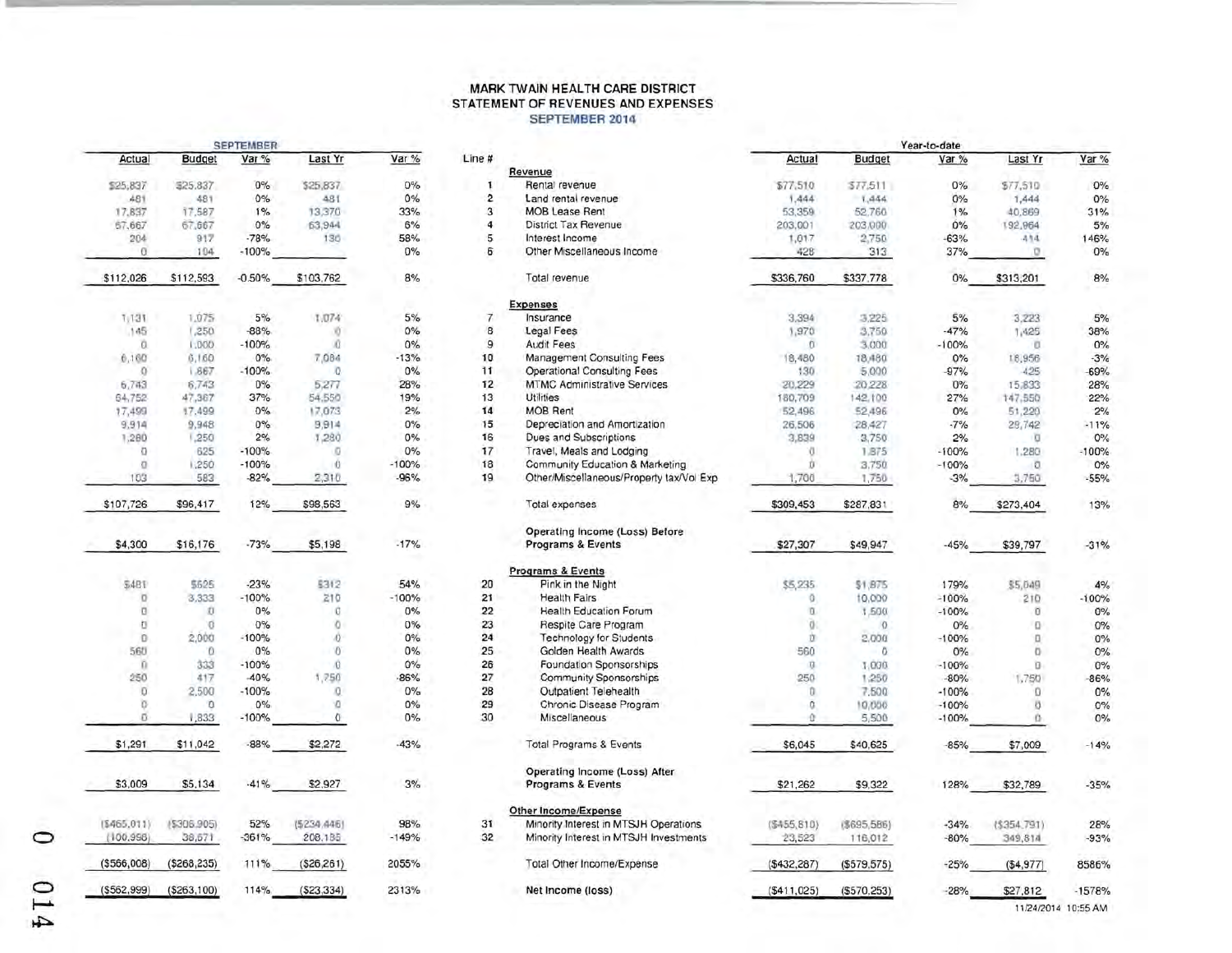### **MARK TWAIN HEALTH CARE DISTRICT BALANCE SHEET SEPTEMBER 2014**

| <b>ASSETS</b>                                                                                                                                    | <b>SEPTEMBER</b><br>2014                    | JUNE<br>2014                                | <b>LIABILITIES AND NET ASSETS</b>                                                                                                                      | <b>SEPTEMBER</b><br>2014                | JUNE<br>2014                             |
|--------------------------------------------------------------------------------------------------------------------------------------------------|---------------------------------------------|---------------------------------------------|--------------------------------------------------------------------------------------------------------------------------------------------------------|-----------------------------------------|------------------------------------------|
| <b>CURRENT ASSETS</b><br>Cash and cash equivalents<br>Umpqua Investments<br>Investments - CDARS<br>Due from Calaveras County                     | \$503.236<br>998;880<br>810,000<br>193.012  | \$630,653<br>1,000,284<br>810,000<br>33,610 | <b>CURRENT LIABILITIES</b><br>Accounts payable and accrued expenses<br>Prepaid Rent<br>Security Deposits<br>Due to MTSJH Corporation - rental clearing | S42,741<br>$\theta$<br>2,275<br>166,104 | \$41,276<br>$\Omega$<br>2,275<br>174,014 |
| Security Deposit<br>Accrued Interest Receivable<br>Accounts Receivable (net)<br>Prepaid expenses and other                                       | 5,300<br>1,156<br>7,564<br>4,965            | 5,300<br>105<br>4,146<br>12,198             | Total current liabilities                                                                                                                              | \$211,121                               | \$217,565                                |
| Total current assets                                                                                                                             | \$2,524,115                                 | \$2,496,296                                 |                                                                                                                                                        |                                         |                                          |
| LONG TERM INVESTMENTS<br>Minority Interest in MTSJH<br>Total LT Investments                                                                      | \$19,340,099<br>\$19,340,999                | \$19,773,286<br>\$19,773,286                |                                                                                                                                                        |                                         |                                          |
| PROPERTY, PLANT AND EQUIPMENT<br>Land and land improvements<br>Buildings and improvements<br>Construction in Progress (Angels Camp)<br>Equipment | \$884,614<br>4.478,939<br>46.012<br>698.157 | \$884,614<br>4,478,938<br>43,180<br>698.157 |                                                                                                                                                        |                                         |                                          |
| Total gross PPE<br>Accumulated Depreciation                                                                                                      | \$6,107,720<br>(5,112,239)                  | \$6,104,888<br>(5,086,015)                  |                                                                                                                                                        |                                         |                                          |
| Net property, plant and equipment                                                                                                                | \$995,481                                   | \$1,018,873                                 |                                                                                                                                                        |                                         |                                          |
| OTHER ASSETS<br>Due from State Prop 1A<br>Captalized Lease Negotiation<br>Intangible assets                                                      | 30<br>88,694<br>6,281                       | \$0<br>78,020<br>6,563                      | NET ASSETS (Fund Balances)<br>Fund balance - District                                                                                                  | \$3,382,190                             | \$3,345,930                              |
| Total other assets                                                                                                                               | \$94,975                                    | \$84,583                                    | Fund balance - Minority Interest in MTSJH<br>Fund balance - District CY<br>Fund balance - Minority Interest CY                                         | 19,773,283<br>21,262<br>(432, 287)      | 19,104,118<br>36,260<br>669,165          |
|                                                                                                                                                  |                                             |                                             | Total net assets                                                                                                                                       | \$22,744,448                            | \$23,155,473                             |
| Total assets                                                                                                                                     | \$22,955,569                                | \$23,373,038                                | Total Liabilities and net assets                                                                                                                       | \$22,955.569                            | \$23.373,038                             |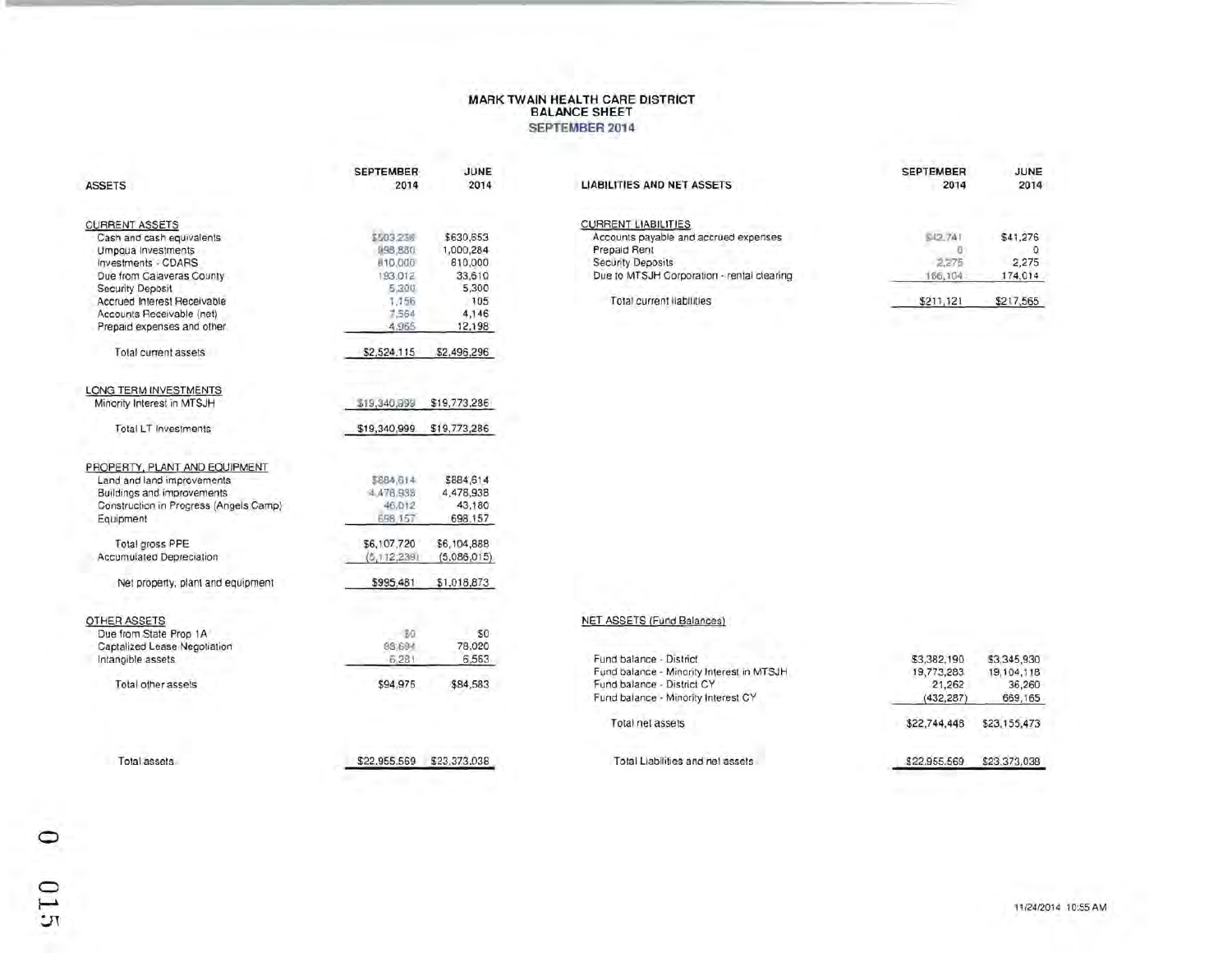#### 10/16/2014

# Mark Twain Health Care District<br>Budget Overview<br>July 2014 through June 2015

| Mark Twain Health Care District           |                         |              |          |                     |         |                    |               |                    |                       |                            |          |              |             |
|-------------------------------------------|-------------------------|--------------|----------|---------------------|---------|--------------------|---------------|--------------------|-----------------------|----------------------------|----------|--------------|-------------|
| Budget FY 2015                            | <b>LOADSON</b>          |              |          |                     |         |                    |               |                    |                       |                            |          |              |             |
|                                           | <b><i>MADDET</i></b>    | Jul.'i4      | Aug '14  | Sep <sup>14</sup>   | Oct'14  | Nov <sup>-14</sup> | Doc'14        | Jan '15            | Feb '15               | <b>Mar '15</b>             | Apr '15  | May 15       | Jun'19      |
| <b>Ordinary Income/Expense</b>            |                         |              |          |                     |         |                    |               |                    |                       |                            |          |              |             |
| Income                                    |                         |              |          |                     |         |                    |               |                    |                       |                            |          |              |             |
| 550.10 - Rental Revenue                   | 310,044                 | 25,637       | 25,837   | 25,837              | 25.837  | 25.837             | 25,637        | 25,637             | 25,837                | 25,637                     | 25,837   | 25,837       | 25 837      |
| 550.20 Land Rontal Revenue                | 5.777                   | 481          | 481      | 481                 | 481     | 481                | 481           | 481                | 481                   | 481                        | 481      | 481          | 481         |
| 550.30 MOB Leanur Rent                    | 211,041                 | 17,567       | 17,587   | 17,587              | 17,587  | 17,587             | 17,587        | 17,587             | 17,587                | 17,587                     | 17,587   | 17.567       | 17,587      |
| 560.10 - District Tax Revenue             | 812000                  | 67.667       | 67,667   | 67.667              | 67.667  | 67,667             | 67.667        | 67,667             | 67,667                | 67,667                     | 67,667   | 87,667       | 67,667      |
| 570.10 - Interest I/Icome                 | 11,000                  | 917          | 917      | 917                 | 917     | 917                | 917           | 917                | 917                   | 917                        | 917      | 917          | 917         |
| 570.20 - Other Miscellaneous Income       | 1,250                   | 104          | 104      | 104                 | 104     | 104                | 104           | 104                | 104                   | 104                        | 104      | 104          | 104         |
|                                           |                         |              |          |                     |         |                    |               |                    |                       |                            |          |              |             |
| Total income                              | 1.351.112               | 112,593      | 112,593  | 112,593             | 112,593 | 112,593            | 112,593       | 112,593            | 112,593               | 112,593                    | 112,593  | 112,503      | 112,593     |
| Expense                                   |                         |              |          |                     |         |                    |               |                    |                       |                            |          |              |             |
| 600.00 - Lease Negranton Costs            |                         | D            | $\alpha$ | o                   | g.      | $\overline{0}$     | $\circ$       | o                  | $\mathbf{0}$          | $\mathbf 0$                | G        | $\mathbf{0}$ | $\alpha$    |
| 700.00 - Banelina                         |                         | $\Omega$     | $\alpha$ | $\Omega$            | o       | $\Omega$           | $\mathbf 0$   | $\overline{D}$     | $\overline{0}$        | $\Omega$                   | $\Omega$ | $\circ$      | D.          |
| 710.00 kmunimce                           | 12,900                  | 1.075        | 1.075    | 1.075               | 1,075.  | 1:075              | 1,075         | 1.075              | 1,075                 | $1.0 - 1$                  | 1.075    | 1,075        | 1.075       |
| 715 23 Legal Firms                        | 15,000                  | 1,250        | 1,250    | 1,250               | 1,250   | 1,250              | 1,250         | 1,250              | 1,250                 | 1,250                      | 1,250    | 1,250        | 2,500       |
| 715.24 . Autor Fees                       | 12,000                  | 1,000        | 1,000    | 1,000               | 1,000   | 1,000              | 1,000         | 1,000              | 1.000                 | 1,000                      | 1,000    | 1.000        | 1,000       |
| 715.25 Management Contact of Lans         | 73,920                  | 6.160        | 6,160    | 6,160               | 6.160   | 6.160              | 6.160         | 6.160              | 5.160                 | 6 160                      | 6,160    | 8.160        | 6.180       |
| 715.26 - Operational Consulting Fees      | 20,000                  | 1,687        | 1,667    | 1,687               | 1,657   | 1,567              | 1,657         | 1.667              | 1.687                 | 1,667                      | 1,667    | 1,667        | 1,667       |
| 720.64 - Administrative Services          | 60.913                  | 6,740        | 6,743    | 6,743               | 6.743   | 6,743              | 6.743         | 6.743              | 6.743                 | 6,743                      | 6,743    | 6,743        | 6,743       |
| 730.00 - Loanwa                           | 568,400                 | 47,387       | 47.367   | 47.367              | 47.367  | 47,367             | 47,367        | 47.367             | 47.367                | 47,367                     | 47,367   | 47,367       | 47,367      |
| 731.00 - Community Education & Marketing  | 15,000                  | $+290$       | 1,250    | 1,250               | 1.250   | 1,250              | 1 250         | 1,250              | 1,250                 | 1,250                      | 1,250    | 1,250        | 833         |
| 734.00 - MOB Rwni                         | 209,985                 | 17,499       | 17,499   | 17,499              | 17.499  | 17,499             | 17,499        | 17,499             | 17,499                | 17,499                     | 17,493   | 17.499.      | 17,499      |
| 735.00 - Depreciation & Ainonization      | 117,959                 | 8,531        | 9,548    | 9.946               | 9.548   | 9,946              | 9.948         | 9,948              | 9,946                 | 9,948                      | 9,948    | 9,948        | 9.946       |
| 740.86 Dues and Subscriptions             | 15.000                  | 1,250        | 1,250    | 1,250               | 1.250   | 1,250              | 1,250         | 1.250              | 1,250                 | 1,250                      | 1,250    | 1.250        | 1,250       |
| 740.68 - Travel, Moals & Lodging          | 7,500                   | 625          | 625      | 625                 | 625     | 625                | 625           | 625                | 625                   | 625                        | 625      | 625          | 837         |
| 740.00 - Miscollarmoun                    | 7,000                   | 583          | 583      | 563                 | 583     | 583                | 583           | 583                | 583                   | 583                        | 583      | 583          | 683         |
| <b>Total Operating Expense</b>            | 1,155,577               | 95,000       | 96,417   | 96,417              | 96,417  | 96,417             | 96,417        | 95,417             | 96,417                | 96.417                     | 96,417   | 96,417       | 97,562      |
| Operating Income Belore Programs & Events | 195,535                 | 17,593       | 16,176   | 16,176              | 16,176  | 16,176             | 16,176        | 16.176             | 10.176                | 16.175                     | 16,176   | 16,176       | 15,031      |
|                                           |                         |              |          |                     |         |                    |               |                    |                       |                            |          |              |             |
| 716.00 - Programs and Events              |                         |              |          |                     |         |                    |               |                    |                       |                            |          |              |             |
| 718.01 - Fink in the Night                | 7,500                   | 625          | 625      | 625                 | 625     | 625                | 625           | 625                | 625                   | 625                        | 625      | 625          | 625         |
| 716.02 Health Fair                        | 10,008                  | 3,333        | 3,333    | 3,333               | 3,333   | 3,333              | CE2, E        | 3,333              | 3,333<br>$\mathbf{D}$ | 3,333                      | 3,333    | 3,333        | 3,333<br>n. |
| 716.03 - Health Education Forum           | 1,000<br><b>PIR DOP</b> | $\circ$<br>D | 1500     | $\mathbf{a}$        | O.      | ø                  | $\Omega$      | 1,500              | D.                    | $\Omega$<br>$\overline{0}$ | o        | a.<br>D.     | o           |
| 715.07 - Chronic Disease Program          |                         | D            | 10.000   | $\overline{D}$<br>D | o       | o.                 | ō<br>$\Omega$ | 10,000             |                       |                            | n        |              |             |
| 716.06 - Rengite Care Program             | <b>THE USER</b>         |              | D.       |                     | ۰       | $\overline{Q}$     |               | 20,000<br>$\Omega$ | а                     | ū<br>$\sigma$              | a        | $\Omega$     | a           |
| 716.09 - Technology for Students          | E/GUV                   | D            | o        | 2,000               | 2,000   | o                  | $\mathbf{0}$  |                    | $\overline{0}$        |                            | a        | D.           | 0.          |
| 716.10 Miscellineous                      | <b>ZZ GIBS</b>          | 1.833        | 1,633    | 1,633               | 1.833   | 1,833              | 1,833         | 1,633              | 1,833                 | 1,833                      | 1,833    | 1,833        | 1.033       |
| 716.12 Golden Health Awards               | <b>RIX (MH)</b>         | Ð            | $\alpha$ | $\Omega$            | $\circ$ | $\Omega$           | $\circ$       | 10,000             | 30,000                | $\Omega$                   | ø        | $\Omega$     | D.          |
| 716.13 - Feuridation Sponsorshires        | A.contr                 | 333          | 333      | 333                 | 333     | 333                | 333           | 333                | 333                   | 533                        | 333      | 333          | 333         |
| 716.14 - Community Spormoration           | <b>EXAMS</b>            | 417          | 417      | 417                 | 417     | 417                | 417           | 417                | 417                   | 417                        | 417      | A17          | 417         |
| 716.15 · Outpatient Telehealth            | 10,000                  | 2500         | 2,500    | 2500                | 2.500   | 2,500              | 2.500         | 2,500              | 2,500                 | 2.500                      | 2,500    | 2,500        | 2:500       |
| Total Programs & Events                   | 195,500                 | 9.042        | 20,542   | 11,042              | 11.042  | 9,042              | 9.042         | 50,542             | 39.042                | 9.042                      | 9,042    | 9 042        | 9,042       |
| Operating Income Alter Programs & Evenny  | 35                      | 8.551        | (4.366)  | 5.134               | 5.134   | 7.134              | 7.134         | (34, 366)          | (22.866)              | 7.134                      | 7.134    | 7.134        | 5,989       |
|                                           |                         |              |          |                     |         |                    |               |                    |                       |                            |          |              |             |
| TOTAL OPERATING INCOME                    | 35                      | 8,551        | (4.366)  | 5,134               | 5.134   | 7.134              | 7.134         | (34, 366)          | (22, B66)             | 7,134                      | 7,134    | 7,134        | 5,969       |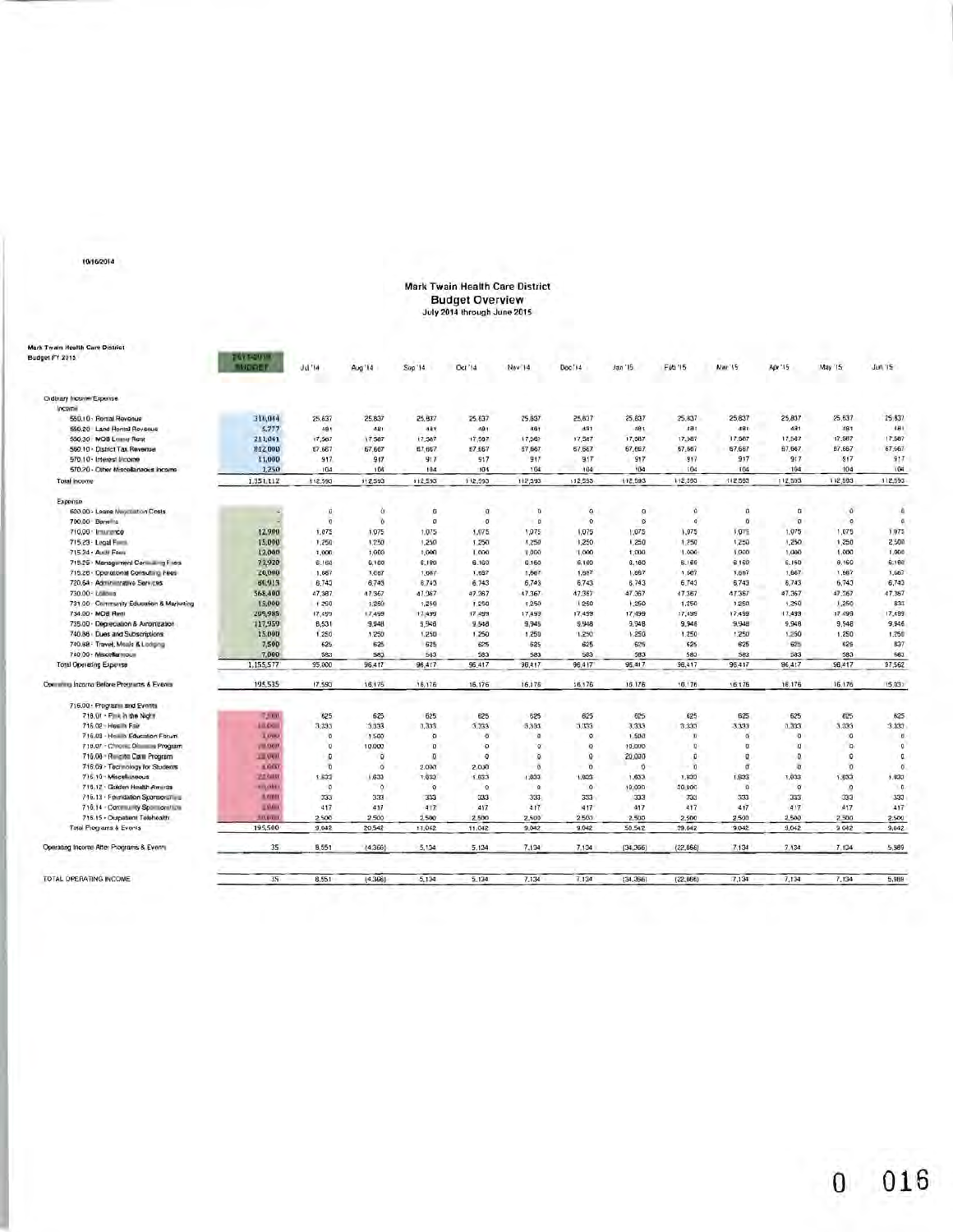768 Mountain Ranch Road San Andreas, CA 95249 209 754 3521 Telephone



| To: | <b>Board of Directors</b> |
|-----|---------------------------|
|     | Finance Committee         |

From: *l.R.* Krieg, Controller

- Subject: October 2014 Financial Results
- Date: November 24, 2014

## **MARK TWAIN HEALTH CARE DISTRICT:**

The Statement of Revenues and Expenses for the District reported an operating income **before** Programs and Events of \$6,23 1 as compared to the budgeted operating income of \$16,176.

Total revenues were slightly over budget due to a larger than expected return on investments.

Total expenses **before** Programs & Events were 12% over budget mostly resulting from higher than anticipated utility charges.

Programs and Events totaled \$2,456 versus a budget of \$11 ,042 bringing the year to date amount spent to \$8,501 compared to a budget of \$51,666.

Operating income **after** Programs & Events was \$3,774 versus a budget of \$5, 134.

The Minority Interest in Mark Twain Medical Center **decreased** by <\$171,868> in October versus a budgeted loss of <\$288, 197>, due to losses from the operation of the Medical Center. Investment income was slightly less than budget - \$38,213 compared to \$38,671.

The District's cash and investments balance as of October 31, 2014 is \$2,193,896 as compared to beginning of the year balance of \$2,440,937.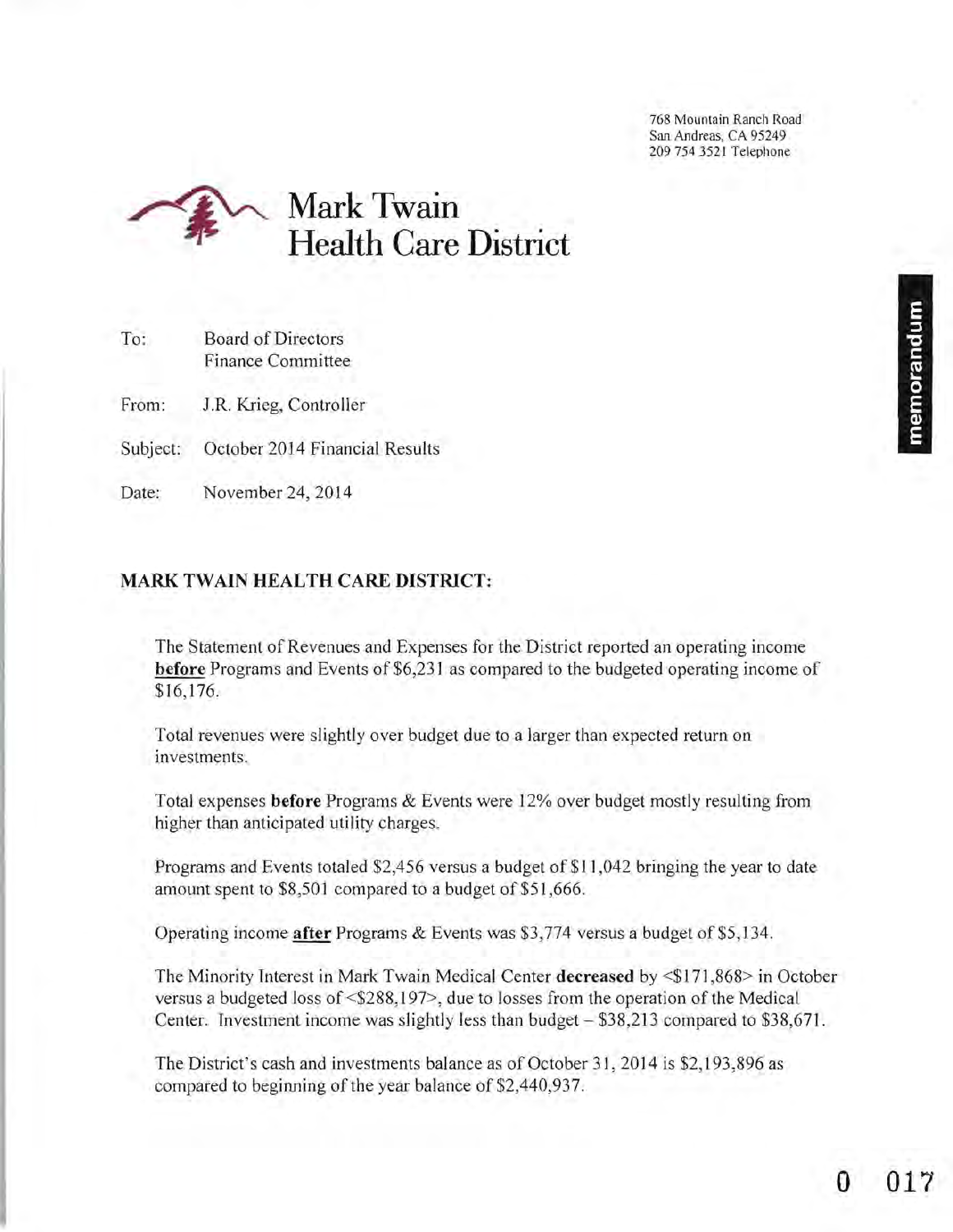# Mark Twain Health Care District<br>List of Renters and Leases<br>October 31, 2014

| Name                                                    | Contract<br>Date | Commencement<br>Date | Lease<br>Term      | expire<br>date | MOB<br>Suite | Location                                                   | District<br>Pays<br>Utilities | Type          | Munthly<br>Rent              | 5qft<br>Rate   | CAM       |    | Total                    | Sq.Ft. | Comments                                                                                                                                |
|---------------------------------------------------------|------------------|----------------------|--------------------|----------------|--------------|------------------------------------------------------------|-------------------------------|---------------|------------------------------|----------------|-----------|----|--------------------------|--------|-----------------------------------------------------------------------------------------------------------------------------------------|
| Medical Office Building Sublement                       |                  |                      |                    |                |              | 704 Mountain Ranch Rd.<br>First Floor Building E           |                               |               |                              |                |           |    |                          |        |                                                                                                                                         |
| Stockton Cardiology                                     | 8/15/2007        | 8/15/2007            | 5 years            | 8/14/2017      | 101          | see above                                                  | м                             | Office        | 2,783.63<br>s                | 7.18<br>5      | 552.50    | з  | 3,336.13                 |        | 1,276 Current thru 10/2014                                                                                                              |
| Specialty Glinic - Gl                                   | 9/1/2012         | 9/1/2012             | <b>Syears</b>      | 9/1/2017       | 102          | see above                                                  | ¥                             | <b>Office</b> | 2,611 10                     | 2.05<br>ß      | 552.50    | 5. | 3,163,60                 |        | 1,276 Current thru 10/2014                                                                                                              |
| San Andreas FMC                                         | 9/22/2008        | 1/1/2009             | 5 years            | 12/31/2014     | 103/104      | see above                                                  |                               | Clinic        | 7,026.63<br>s                | 3.05<br>-5     |           | s  | 7,026.63                 |        | 2,304 Current thru 10/2014                                                                                                              |
| <b>San Andreas FMC</b>                                  | 7/1/2014         | 7/1/2014             | 5 years            | 7/1/2019       | 105          | see above                                                  |                               | Office        | $5 - 1,757.72$               | 2.29<br>$\sim$ | 552.50    | s. | 4,310 22                 |        | 1,644 Current thru 10/2014                                                                                                              |
| Total MOB lease income                                  |                  |                      |                    |                |              |                                                            |                               |               | 516.179.08                   |                | 5.1657.50 |    | $5$ 17,836.58            | 6.500  |                                                                                                                                         |
| Hospital Lewis Agreement #/ Corporation                 |                  |                      |                    |                |              |                                                            |                               |               |                              |                |           |    |                          |        |                                                                                                                                         |
| Mark Twain St. Joseph's Hospital                        | 1/1/1990         | 1/1/1990             | 30 <sub>vers</sub> | 12/31/2019     |              | 768 Mountain Ranch                                         | Reimburse                     | Hospital      | \$ 23,200.00                 |                |           |    | NA 5 23,200.00           |        |                                                                                                                                         |
| Office Legge                                            |                  |                      |                    |                |              |                                                            |                               |               |                              |                |           |    |                          |        |                                                                                                                                         |
| San Andreas Medical and<br>Professional Offices (Diede) | 3/1/2007         | 3/1/2007             | 20 years           | 2/28/2027      |              | 704 Mountain Ranch Rd.<br>First Floor Building E.          | N                             | Office        | 5 14,605.36                  |                |           |    | \$ 2,893.39 \$ 17,498.75 |        | Rent increases 3% each year.<br>Increase<br>6,500 in CAM charge-4 73% on 5/1/13                                                         |
| Land Lease                                              |                  |                      |                    |                |              |                                                            |                               |               |                              |                |           |    |                          |        |                                                                                                                                         |
| Jake Koplen                                             | 5/3/1994         | 5/3/1999             | 50 year            | 5/2/2044       |              | Parcel 5, 700 Mountain<br>Ranch Road, MOB Bldgs<br>A, B, C | ۰Y۱                           | Land          | 481.42                       |                | NA.       |    | 481.42                   | NA     | At term of lease improvements (buildings)<br>become District property. May terminate lease<br>after 35 years and purchase improvements. |
| San Andreas Medical and<br>Professional Offices (Diede) | 5/20/2004        | 5/20/2004            | 50 years           | 5/19/2054      |              | Parcel 3, Building E.<br>(MOB Property)                    | w                             | Land          | 51/Nr<br><b>Bill Council</b> |                | NA        |    | 51/yr                    | NA     | At term of lease improvements (buildings)<br>become District property. May terminate lease<br>after 35 years and purchase improvements. |

4.0 Schedule of Renters/Leases

11/19/2014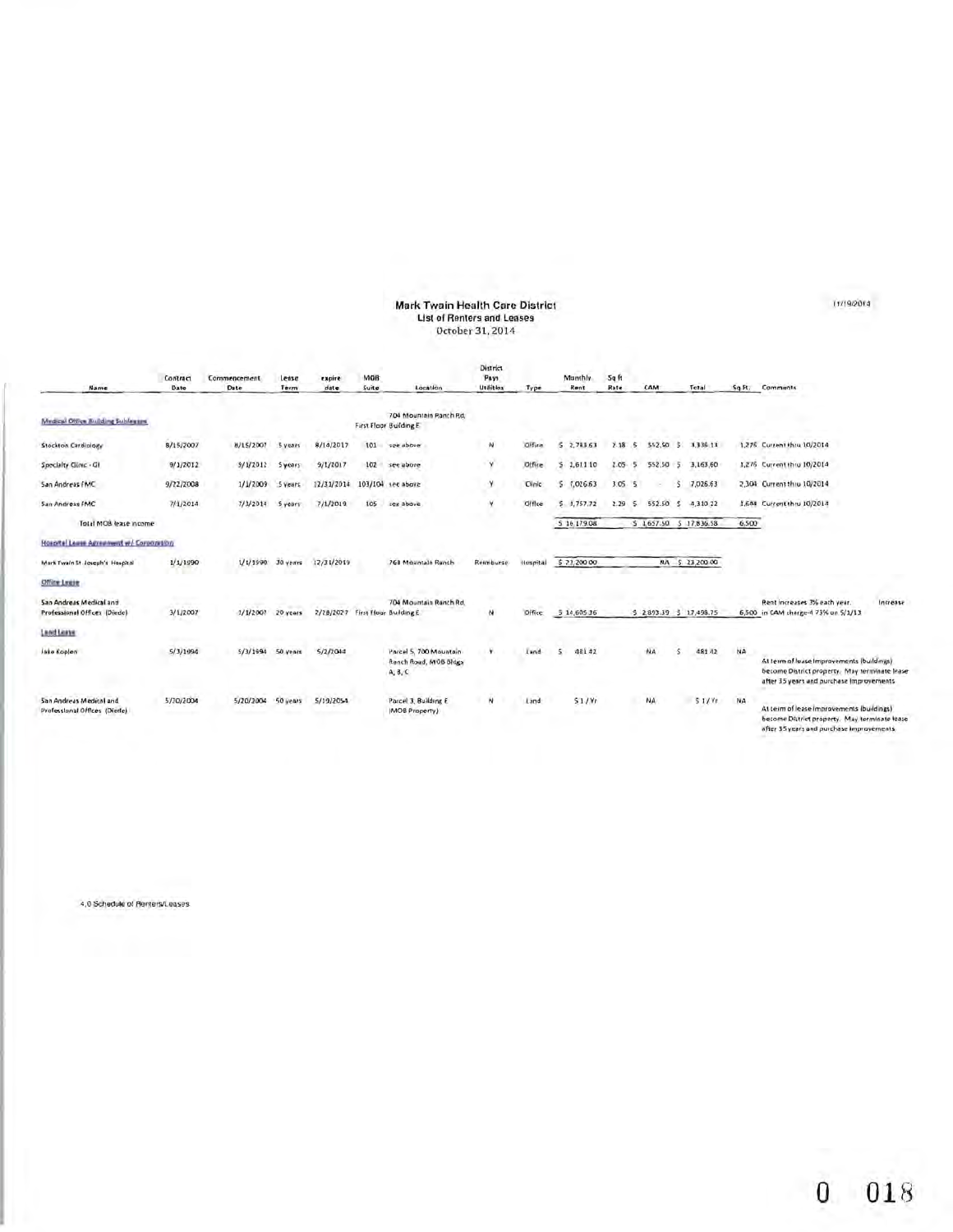

Financial Statement October 2014 new format.xlsx LEAD FOR DISTRICT

11/24/2014 10:53 AM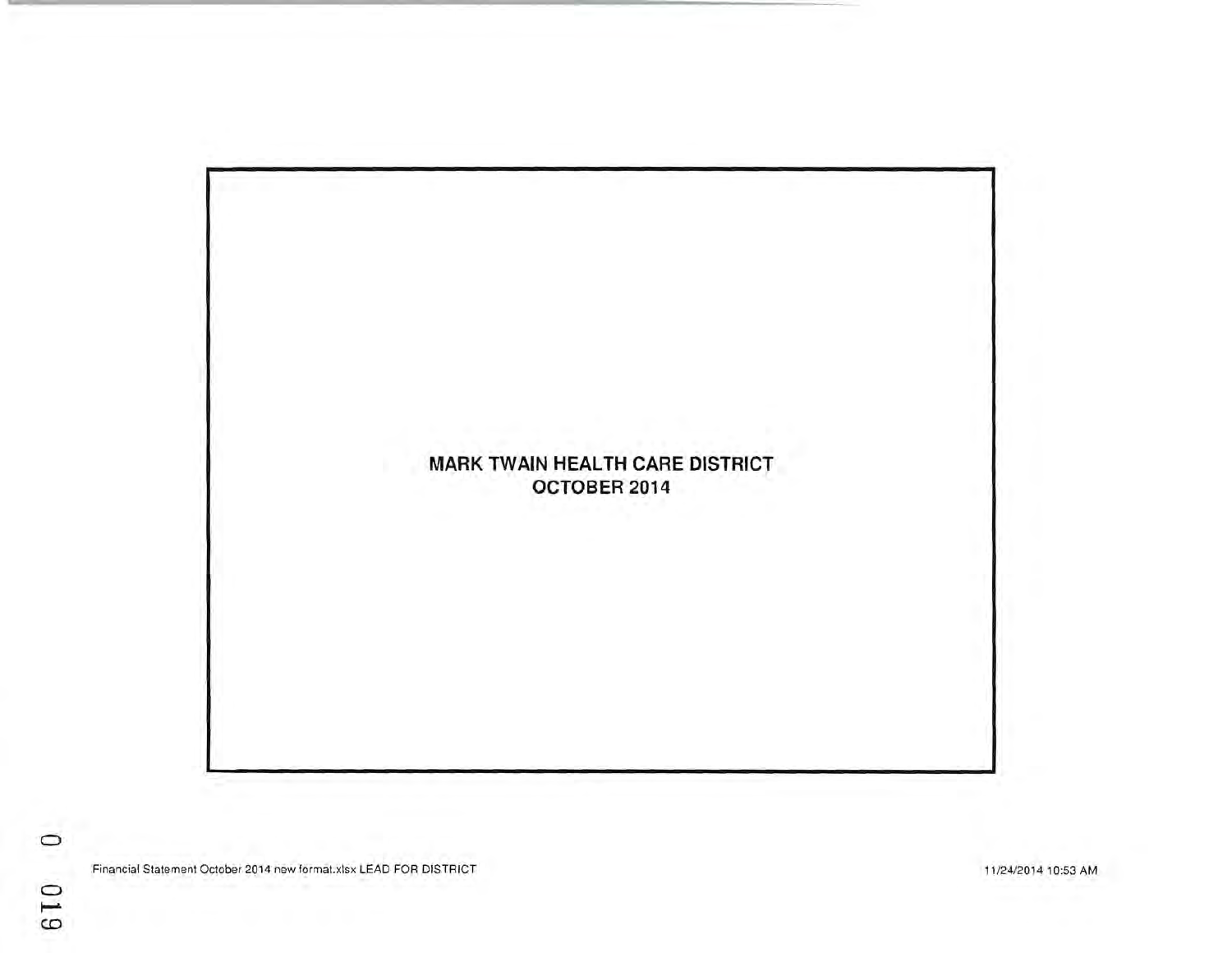#### MARK TW AIN HEALTH CARE DISTRICT STATEMENT OF REVENUES AND EXPENSES OCTOBER 2014  $\sim 10$

|                  |               | OCTOBER |                         |                         |
|------------------|---------------|---------|-------------------------|-------------------------|
| Var%             | Last Yr       | Var %   | <b>Budget</b>           | Actual                  |
| 0%               | \$25,837      | 0%      | \$25,837                | \$25,837                |
| $0\%$            | 481           | $0\%$   | 481                     | $-481$                  |
| 33%              | 13,370        | 1%      | 17,587                  | 17,837                  |
| 6%               | 63,944        | 0%      | 67,667                  | 67,667                  |
| 29%              | 129           | $-82%$  | 917                     | 167                     |
| 0%               | $\Omega$      | 2411%   | 104                     | 2.612                   |
| 10%              | \$103,761     | 1.78%   | \$112,593               | \$114,601               |
| 5%               | 1,074         | 5%      | 1.075                   | 1.131                   |
| $-100%$          | 7,098         | $-100%$ | 1,250                   | D                       |
| 0%               | $\Omega$      | 755%    | 1,000                   | 8,550                   |
| $-2\%$           | 6:279         | 0%      | 6,160                   | <b>E.160</b>            |
| 0%               | U             | $-100%$ | 1,667                   | $\Omega$                |
| 28%              | 5,277         | 0%      | 6,743                   | 0.743                   |
| 16%              | 49,316        | 20%     | 47,367                  | 56.976                  |
| 2%               | 17.073        | 0%      | 17,499                  | 17.499                  |
| 0%               | 9,914         | $0\%$   | 9,948                   | 9,914                   |
| 0%               | 1,280         | 2%      | 1.250                   | 1,280                   |
| 0%               | Ö             | $-100%$ | 625                     | Ð                       |
| $-100%$          | $\sigma$ .    | $-100%$ | 1,250                   | $\Omega$                |
| $-73%$           | $-440$        | $-80%$  | 583                     | T1B                     |
| 18%              | \$91,752      | 12%     | \$96,417                | \$108,370               |
| $-48%$           | \$12,009      | $-61%$  | \$16,176                | \$6,231                 |
| $-100%$          | \$766         | $-100%$ | \$625                   | SO.                     |
| $-100%$          | 7.892         | $-100%$ | 3.333                   | O.                      |
| 0%               | D             | $0\%$   | ū                       | 2.456                   |
| 0%               | ō             | 0%      | 0                       | $\circ$                 |
| $-100%$          | 1,011         | $-100%$ | 2,000                   | $\mathcal{D}$           |
| $0\%$            | Eï.           | 0%      | O                       | Ü                       |
| $-100%$          | 1,500         | $-100%$ | 333                     | o                       |
| 0%               | Ò.            | $-100%$ | 417                     | Ü                       |
| 0%               | ö             | $-100%$ | 2,500                   | $\overline{0}$          |
| 0%               | ö             | 0%      | $\Omega$                | 0                       |
| 0%               | σ.            | $-100%$ | 1.833                   | Ö                       |
| $-83%$           | \$14,168      | $-78%$  | \$11,042                | \$2,456                 |
| $-275%$          | (S2, 159)     | $-26%$  | \$5,134                 | \$3,774                 |
| $-61%$<br>$-83%$ | (5533, 640)   | $-36%$  | [\$210,081] (\$326,868) |                         |
|                  | 220.972       | $-1\%$  | 38,671                  | 38,213                  |
| $-45%$           | ( \$312, 668) | $-40%$  | (5288, 197)             | (\$171,868)             |
| $A7\%$           | (4314827)     | $-419/$ |                         | $(530.62)$ $(6283.063)$ |

|              |                   | <b>OCTOBER</b> |                     |           |                |                                          |               |               | Year-to-date       |               |         |
|--------------|-------------------|----------------|---------------------|-----------|----------------|------------------------------------------|---------------|---------------|--------------------|---------------|---------|
| Actual       | <b>Budget</b>     | Var%           | Last Yr             | Var%      | Line #         |                                          | Actual        | <b>Budget</b> | Var %              | Last Yr       | Var%    |
|              |                   |                |                     |           |                | Revenue                                  |               |               |                    |               |         |
| \$25,837     | \$25,837          | 0%             | \$25.837            | 0%        | 1              | Rental revenue                           | \$103.346     | \$103.348     | 0%                 | \$103,346     | $0\%$   |
| 481          | 481               | 0%             | 481                 | $0\%$     | $\overline{2}$ | Land rental revenue                      | 1,926         | 1,926         | 0%                 | 1.926         | 0%      |
| 17,837       | 17,587            | 1%             | 13,370              | 33%       | 3              | <b>MOB Lease Rent</b>                    | 71,196        | 70,347        | 1%                 | 54.239        | 31%     |
| 67,667       | 67,667            | 0%             | 63,944              | 6%        | 4              | District Tax Revenue                     | 270.668       | 270,667       | 0%                 | 256,908       | 5%      |
| 167          | 917               | $-82%$         | 129                 | 29%       | 5              | Interest Income                          | 1.185         | 3.667         | $-68%$             | 543           | 118%    |
| 2.612        | 104               | 2411%          | 0                   | 0%        | 6              | Other Miscellaneous Income               | 3,040         | 417           | 629%               | O             | 0%      |
| \$114,601    | \$112,593         | 1.78%          | \$103,761           | 10%       |                | Total revenue                            | \$451,360     | \$450,372     | 0%                 | \$416.963     | 8%      |
|              |                   |                |                     |           |                | <b>Expenses</b>                          |               |               |                    |               |         |
| 1.131        | 1,075             | 5%             | 1.074               | 5%        | $\overline{7}$ | Insurance                                | 4.525         | 4,300         | 5%                 | 4.29B         | 5%      |
| U.           | 1,250             | $-100%$        | 1,098               | $-100%$   | 8              | <b>Legal Fees</b>                        | 1,970         | 5,000         | $-61%$             | 2523          | $-22%$  |
| 8.550        | 1,000             | 755%           | Ω                   | 0%        | 9              | <b>Audit Fees</b>                        | 8,550         | 4,000         | 114%               | $\sigma$      | $0\%$   |
| <b>E.160</b> | 6,160             | 0%             | 6:279               | $-2%$     | 10             | <b>Management Consulting Fees</b>        | 24,640        |               | $0\%$              |               |         |
| D.           |                   | $-100%$        | U.                  | 0%        | 11             |                                          |               | 24,840        |                    | 25 235        | $-2%$   |
|              | 1,667             |                |                     |           |                | <b>Operational Consulting Fees</b>       | 130           | 6,667         | $-98%$             | 425           | $-69%$  |
| 0.743        | 6,743             | 0%             | 5,277               | 28%       | 12             | <b>MTMC Administrative Services</b>      | 26.971        | 26,971        | $0\%$              | 21,110        | 28%     |
| 56.976       | 47.367            | 20%            | 49.316              | 16%       | 13             | <b>Utilities</b>                         | 237,685       | 189,467       | 25%                | 196,866       | 21%     |
| 17,499       | 17,499            | 0%             | 17,073              | 2%        | 14             | <b>MOB Rent</b>                          | 69,995        | 69,995        | 0%                 | 68,293        | 2%      |
| 9,914        | 9,948             | $0\%$          | 9,914               | 0%        | 15             | Depreciation and Amortization            | 36,420        | 38,375        | $-5%$              | 39,656        | $-8%$   |
| 1,280        | 1.250             | 2%             | 1,280               | 0%        | 16             | <b>Dues and Subscriptions</b>            | 5,119         | 5,000         | 2%                 | 2,559         | 100%    |
| Đ            | 625               | $-100%$        | b                   | 0%        | 17             | Travel, Meals and Lodging                | ١D            | 2,500         | $-100%$            | O             | $0\%$   |
| $\Omega$     | 1,250             | $-100%$        | O                   | $-100%$   | 18             | Community Education & Marketing          | D.            | 5,000         | $-100%$            | û             | 0%      |
| 11B          | 583               | $-80%$         | 440                 | $-73%$    | 19             | Other/Miscellaneous/Property tax/Vol Exp | 1.617         | 2,333         | $-22%$             | 4,190         | $-57%$  |
| \$108,370    | \$96,417          | 12%            | \$91,752            | 18%       |                | <b>Total expenses</b>                    | \$417,822     | \$384,248     | 9%                 | \$365,156     | 14%     |
|              |                   |                |                     |           |                | Operating Income (Loss) Before           |               |               |                    |               |         |
| \$6,231      | \$16,176          | $-61%$         | \$12,009            | $-48%$    |                | Programs & Events                        | \$33,538      | \$66,124      | $-49%$             | \$51,807      | $-35%$  |
|              |                   |                |                     |           |                | <b>Programs &amp; Events</b>             |               |               |                    |               |         |
| SO.          | \$625             | $-100%$        | \$766               | $-100%$   | 20             | Pink in the Night                        | \$5,235       | \$2,500       | 109%               | <b>95.815</b> | $-10%$  |
| O.           | 3,333             | $-100%$        | 7,892               | $-100%$   | 21             | <b>Health Fairs</b>                      | Ö.            | 13,333        | $-100%$            | 8,102         | $-100%$ |
| 2.456        | ū                 | 0%             | D                   | 0%        | 22             | <b>Health Education Forum</b>            | 2,456         | 1,500         | 64%                | D.            | 0%      |
| 0            | $\sigma$          | 0%             | ō                   | 0%        | 23             | Respite Care Program                     | D.            | $\alpha$      | 0%                 | o             | 0%      |
| D.           | 2,000             | $-100%$        | 4,011               | $-100%$   | 24             | <b>Technology for Students</b>           | iO.           | 4.000         | $-100%$            | 4.011         | $-100%$ |
| Ü            | O.                | 0%             | 6                   | 0%        | 25             | Golden Health Awards                     | 560           | $\circ$       | $0\%$              | o             | 0%      |
| Đ.           | 333               | $-100%$        | 1,500               | $-100%$   | 26             | <b>Foundation Sponsorships</b>           | $\alpha$      | 1.333         |                    |               |         |
|              | 417               | $-100%$        |                     | <b>D%</b> | 27             |                                          |               |               | $-100%$            | 1,500         | $-100%$ |
| D.           |                   |                | $\alpha$            |           |                | <b>Community Sponsorships</b>            | 250           | 1.667         | $-85%$             | 1,750         | $-86%$  |
| 0            | 2,500             | $-100%$        | $\Omega$            | 0%        | 28             | <b>Outpatient Telehealth</b>             | $\Omega$      | 10,000        | $-100%$            | o             | 0%      |
| 0<br>0       | $\Omega$<br>1.833 | 0%<br>$-100%$  | $\circ$<br>$\alpha$ | 0%<br>0%  | 29<br>30       | Chronic Disease Program<br>Miscellaneous | D.<br>D       | 10.000        | $-100%$<br>$-100%$ | D.<br>Đ.      | 0%      |
|              |                   |                |                     |           |                |                                          |               | 7,333         |                    |               | 0%      |
| \$2,456      | \$11,042          | $-78%$         | \$14,168            | $-83%$    |                | <b>Total Programs &amp; Events</b>       | \$8,501       | \$51,666      | $-84%$             | \$21,177      | $-60%$  |
|              |                   |                |                     |           |                | Operating Income (Loss) After            |               |               |                    |               |         |
| \$3,774      | \$5,134           | $-26%$         | ( \$2,159)          | $-275%$   |                | Programs & Events                        | \$25,037      | \$14,458      | 73%                | \$30,630      | $-18%$  |
|              |                   |                |                     |           |                | Other Income/Expense                     |               |               |                    |               |         |
| (\$210,081)  | (\$326,868)       | $-36%$         | (5533, 640)         | $-61%$    | 31             | Minority Interest in MTSJH Operations    | (5665, B90)   | (\$1,022,452) | $-35%$             | (5888, 431)   | $-25%$  |
| 38.213       | 38,671            | $-1\%$         | 220.972             | $-83%$    | 32             | Minority Interest in MTSJH Investments   | 61,735        | 154.682       | $-60%$             | 570,786       | $-89%$  |
| (\$171,868)  | ( \$288, 197)     | $-40%$         | ( \$312, 668)       | $-45%$    |                | Total Other Income/Expense               | ( \$604.155)  | ( \$867.770)  | $-30%$             | ( \$317, 645) | 90%     |
| (\$168,094)  | (S283,063)        | $-41%$         | ( \$314, 827)       | $-47%$    |                | Net Income (loss)                        | ( \$579, 118) | ( \$853, 312) | $-32%$             | (5287, 015)   | 102%    |
|              |                   |                |                     |           |                |                                          |               |               |                    |               |         |

o o  $\, 0<sup>2</sup>\,$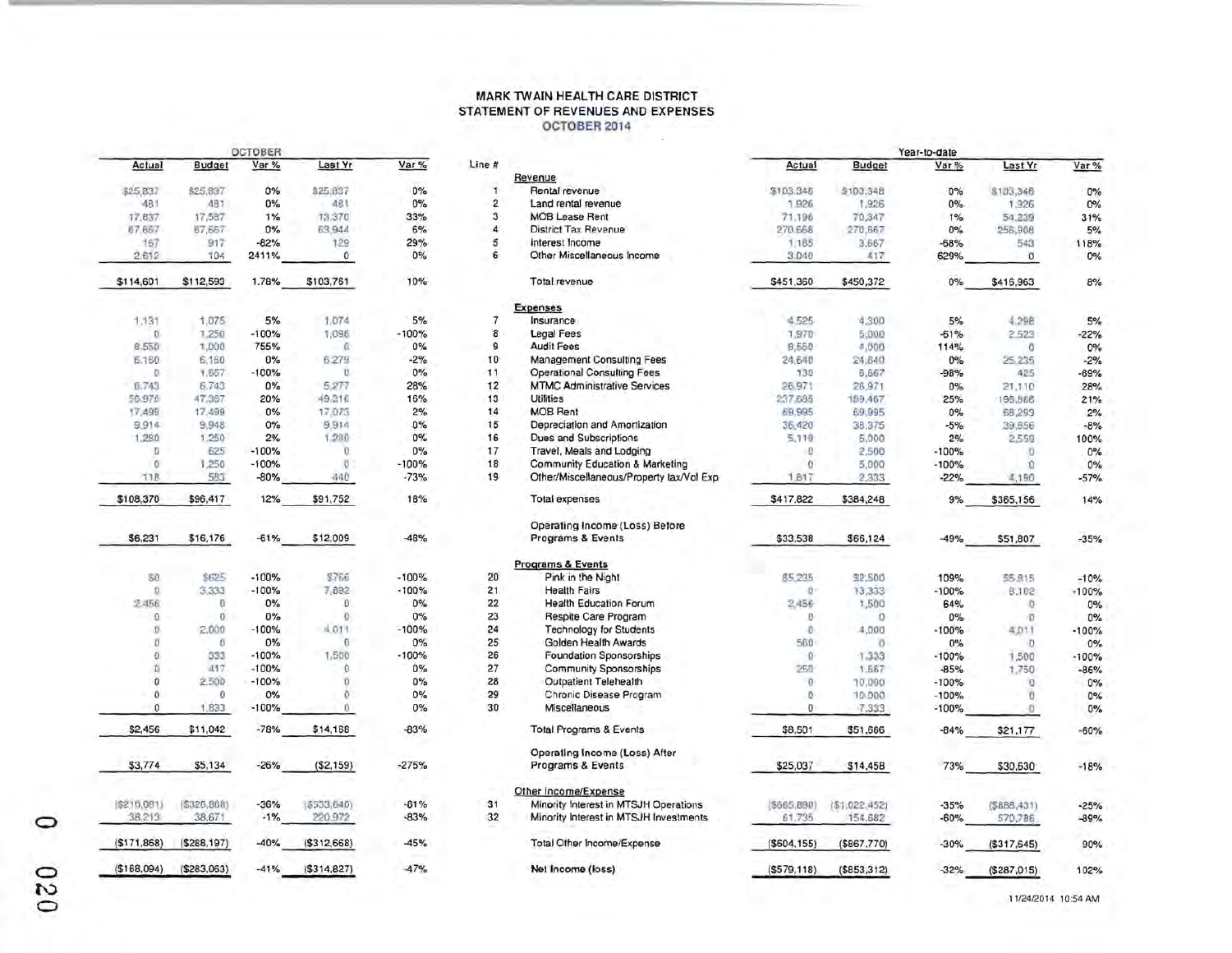### MARK TWAIN HEALTH CARE DISTRICT BALANCE SHEET OCTOBER 2014

|                                        | <b>OCTOBER</b> | JUNE         |                                            | <b>OCTOBER</b> | JUNE         |
|----------------------------------------|----------------|--------------|--------------------------------------------|----------------|--------------|
| <b>ASSETS</b>                          | 2014           | 2014         | <b>LIABILITIES AND NET ASSETS</b>          | 2014           | 2014         |
| <b>CURRENT ASSETS</b>                  |                |              | <b>CURRENT LIABILITIES</b>                 |                |              |
| Cash and cash equivalents              | 1921,714       | \$630.653    | Accounts payable and accrued expenses      | \$35,998       | \$41.276     |
| Umpqua Investments:                    | 1.002,182      | 1,000,284    | Prepaid Rent                               | $\sim$ 0       | $\circ$      |
| Investments - CDARS                    | 270,000        | 810,000      | Security Deposits                          | 2.275          | 2,275        |
| Due from Calaveras County              | 260,679        | 33.610       | Due to MTSJH Corporation - rental clearing | 163.467        | 174,014      |
|                                        | <b>6,300</b>   | 5,300        |                                            |                |              |
| <b>Security Deposit</b>                | 465            | 105          | <b>Total current liabilities</b>           | \$201,741      | \$217.565    |
| Accrued Interest Receivable            |                |              |                                            |                |              |
| Accounts Receivable (net)              | 21,620         | 4.146        |                                            |                |              |
| Prepaid expenses and other             | 2,554          | 12,198       |                                            |                |              |
| <b>Total current assets</b>            | \$2,484,515    | \$2,496,296  |                                            |                |              |
| LONG TERM INVESTMENTS                  |                |              |                                            |                |              |
| Minority Interest in MTSJH             | \$19,169,131   | \$19,773,286 |                                            |                |              |
| <b>Total LT Investments</b>            | \$19,169,131   | \$19,773,286 |                                            |                |              |
| PROPERTY, PLANT AND EQUIPMENT          |                |              |                                            |                |              |
| Land and land improvements             | 5884.614       | \$884,614    |                                            |                |              |
| Buildings and improvements             | 4.478.93B      | 4.478.938    |                                            |                |              |
| Construction in Progress (Angels Camp) | 46.012         | 43,180       |                                            |                |              |
| Construction in Progress - HVAC        | 40,660         | $\theta$     |                                            |                |              |
| Equipment                              | 698,157        | 698,157      |                                            |                |              |
| Total gross PPE                        | \$6,148,380    | \$6,104,888  |                                            |                |              |
| Accumulated Depreciation               | (5, 122, 059)  | (5.086.015)  |                                            |                |              |
| Net property, plant and equipment      | \$1,026,321    | \$1,018,873  |                                            |                |              |
| <b>OTHER ASSETS</b>                    |                |              | <b>NET ASSETS (Fund Balances)</b>          |                |              |
| Due from State Prop 1A                 | 90             | \$0          |                                            |                |              |
| Captalized Lease Negotiation           | 91,942         | 78,020       |                                            |                |              |
| Intangible assets                      | 6.187          | 6,563        | Fund balance - District                    | \$3,382,190    | \$3,345,930  |
|                                        |                |              | Fund balance - Minority Interest in MTSJH  | 19.773,283     | 19.104,118   |
| Total other assets                     | \$98,129       | \$84,583     | Fund balance - District CY                 | 25,037         | 36,260       |
|                                        |                |              | Fund balance - Minority Interest CY        | (604, 155)     | 669,165      |
|                                        |                |              | Total net assets                           | \$22,576,355   | \$23,155,473 |
| <b>Total assets</b>                    | \$22,778,096   | \$23,373,038 | Total Liabilities and net assets           |                |              |
|                                        |                |              |                                            | \$22,778,096   | \$23,373,038 |